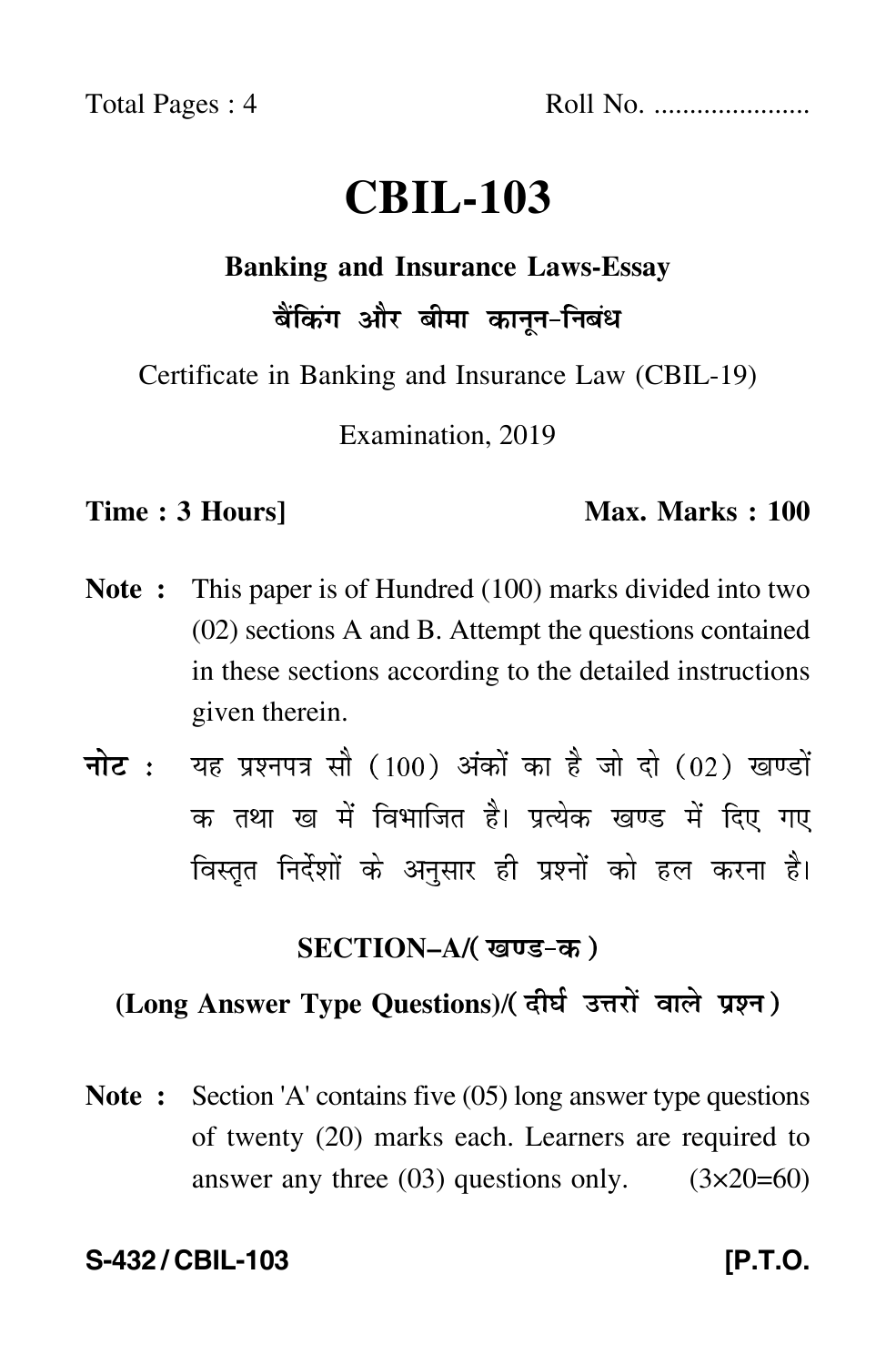- <mark>नोट</mark> : खण्ड 'क' में पाँच (05) दीर्घ उत्तरों वाले प्रश्न दिये गये हैं, प्रत्येक प्रश्न के लिए बीस (20) अंक निर्धारित हैं। शिक्षार्थियों को इनमें से केवल तीन (03) प्रश्नों के उत्तर देने हैं।
- **1.** Define Bank. Discuss, how the nationalisation of banks played positive role after independence in India. बैंक को परिभाषित कीजिए। वर्णन करें कि कैसे बैंकों के राष्ट्रीयकरण ने भारत में स्वतंत्रता के बाद सकारात्मक भूमिका निभाई।
- **2.** What is collecting Banker ? Explain the duties and rights of collecting Banker.

संग्राहक बैंकर क्या है? संग्राहक बैंकों के अधिकारों एवं कर्त्तव्यों की व्याख्य<mark>ा</mark> करें।

**3.** What do you mean by 'Insurance' ? Contract of insurance is a contract of utmost good faith. Elucidate. 'बीमा' से आप क्या समझते हैं? बीमा का अनुबंध परम सदभाव

का अनुबंध है। व्याख्या कीजिए।

**4.** What is Risk ? State the scope of risk in different kinds of insurance.

जोखिम क्या है? विभिन्न प्रकार के बीमा में जोखिम का विषय क्षेत्र बताइए।

# **S-432 / CBIL-103 [ 2 ]**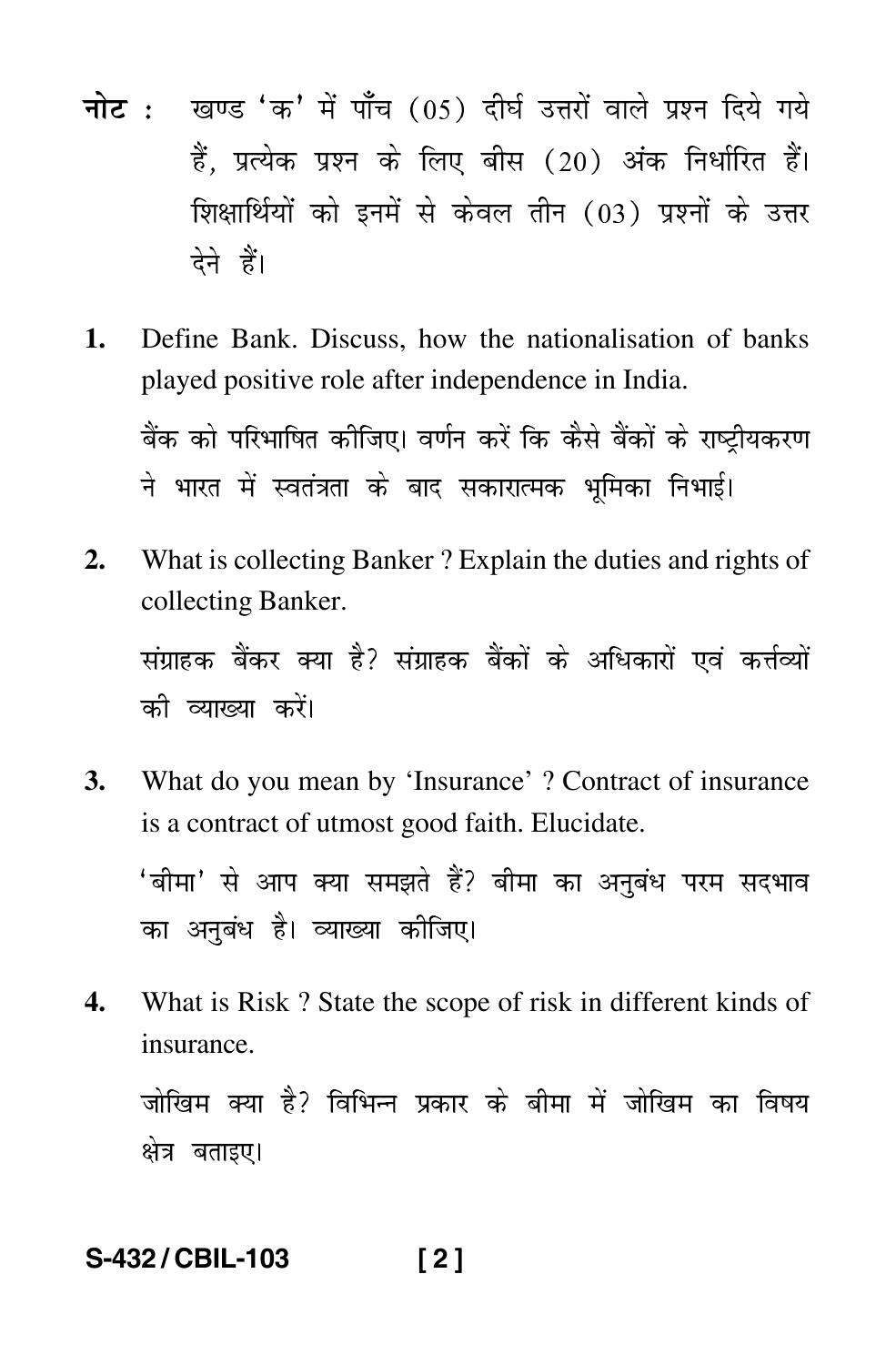**5.** Explain the term Insurance Policy. State the features of life insurance. Compare life insurance with other types of insurance.

'बीमा पालिसी' की व्याख्या कीजिए। जीवन बीमा की विशेषताए<mark>ँ</mark> बताइए। जीवन बीमा की अन्य बीमा से तलना कीजिए।

# **SECTION–B/**

# (Short Answer Type Questions)/( लघु उत्तरों वाले प्रश्न )

**Note :** Section 'B' contains eight (08) short answer type questions of eight (08) marks each. Learners are required to answer any five (05) questions only.

 $(5 \times 8 = 40)$ 

- <mark>नोट</mark> : खण्ड 'ख' में आठ (08) लघु उत्तरों वाले प्रश्न दिये गये हैं, प्रत्येक प्रश्न के लिए आठ (08) अंक निर्धारित हैं। शिक्षार्थियों को इनमें से केवल पाँच (05) प्रश्नों के उत्तर देने हैं।
- **1.** Explain the express and implied warranties in Marine insurance. समुद्री बीमा में व्यक्त और निहित वार्राटयों की व्याख्या करें।
- **2.** Write a note on third party risk cover under motor insurance. मोटर बीमा के तरह थर्डपार्टी रिस्क कवर पर एक लेख लिखिए।
- **3.** Discuss the significance of SARFAESI Act in the current scenerio. वर्त्तमान परिदृश्य में एसएआरएफएईएसआई (SARFAESI) अधिनियम

का महत्त्व बताइए।

**S-432 / CBIL-103 [ 3 ] [P.T.O.**